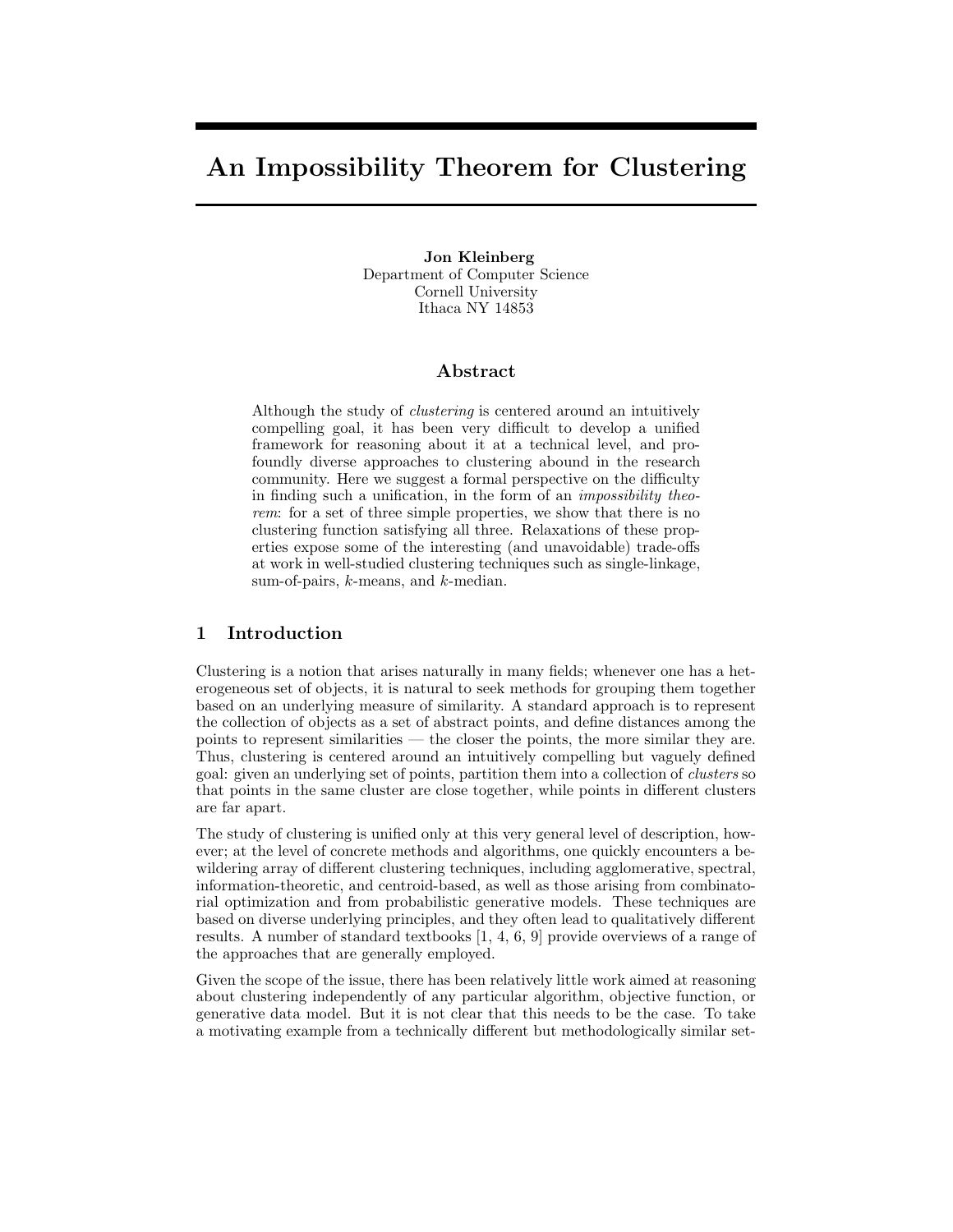ting, research in mathematical economics has frequently formalized broad intuitive notions (how to fairly divide resources, or how to achieve consensus from individual preferences) in what is often termed an axiomatic framework — one enumerates a collection of simple properties that a solution ought to satisfy, and then studies how these properties constrain the solutions one is able to obtain [10]. In some striking cases, as in Arrow's celebrated theorem on social choice functions [2], the result is  $impossibleity$  — there is no solution that simultaneously satisfies a small collection of simple properties.

In this paper, we develop an axiomatic framework for clustering. First, as is standard, we define a *clustering function* to be any function f that takes a set S of n points with pairwise distances between them, and returns a partition of S. (The points in S are not assumed to belong to any ambient space; the pairwise distances are the only data one has about them.) We then consider the effect of requiring the clustering function to obey certain natural properties. Our first result is a basic impossibility theorem: for a set of three simple properties — essentially scale-invariance, a richness requirement that all partitions be achievable, and a  $consistency$  condition on the shrinking and stretching of individual distances — we show that there is no clustering function satisfying all three. None of these properties is redundant, in the sense that it is easy to construct clustering functions satisfying any two of the three. We also show, by way of contrast, that certain natural relaxations of this set of properties are satisfied by versions of well-known clustering functions, including those derived from single-linkage and sum-of-pairs. In particular, we fully characterize the set of possible outputs of a clustering function that satisfies the scale-invariance and consistency properties.

How should one interpret an impossibility result in this setting? The fact that it arises directly from three simple constraints suggests a technical underpinning for the difficulty in unifying the initial, informal concept of "clustering." It indicates a set of basic trade-offs that are inherent in the clustering problem, and offers a way to distinguish between clustering methods based not simply on operational grounds, but on the ways in which they resolve the choices implicit in these trade-offs. Exploring relaxations of the properties helps to sharpen this type of analysis further — providing a perspective, for example, on the distinction between clustering functions that fix the number of clusters a priori and those that do not; and between clustering functions that build in a fundamental length scale and those that do not.

Other Axiomatic Approaches. As discussed above, the vast majority of approaches to clustering are derived from the application of specific algorithms, the optima of specific objective functions, or the consequences of particular probabilistic generative models for the data. Here we briefly review work seeking to examine properties that do not overtly impose a particular objective function or model.

Jardine and Sibson [7] and Puzicha, Hofmann, and Buhmann [12] have considered axiomatic approaches to clustering, although they operate in formalisms quite different from ours, and they do not seek impossibility results. Jardine and Sibson are concerned with hierarchical clustering, where one constructs a tree of nested clusters. They show that a hierarchical version of single-linkage is the unique function consistent with a collection of properties; however, this is primarily a consequence of the fact that one of their properties is an implicit optimization criterion that is uniquely optimized by single-linkage. Puzicha et al. consider properties of cost functions on partitions; these implicitly define clustering functions through the process of choosing a minimum-cost partition. They investigate a particular class of clustering functions that arises if one requires the cost function to decompose into a certain additive form. Recently, Kalai, Papadimitriou, Vempala, and Vetta have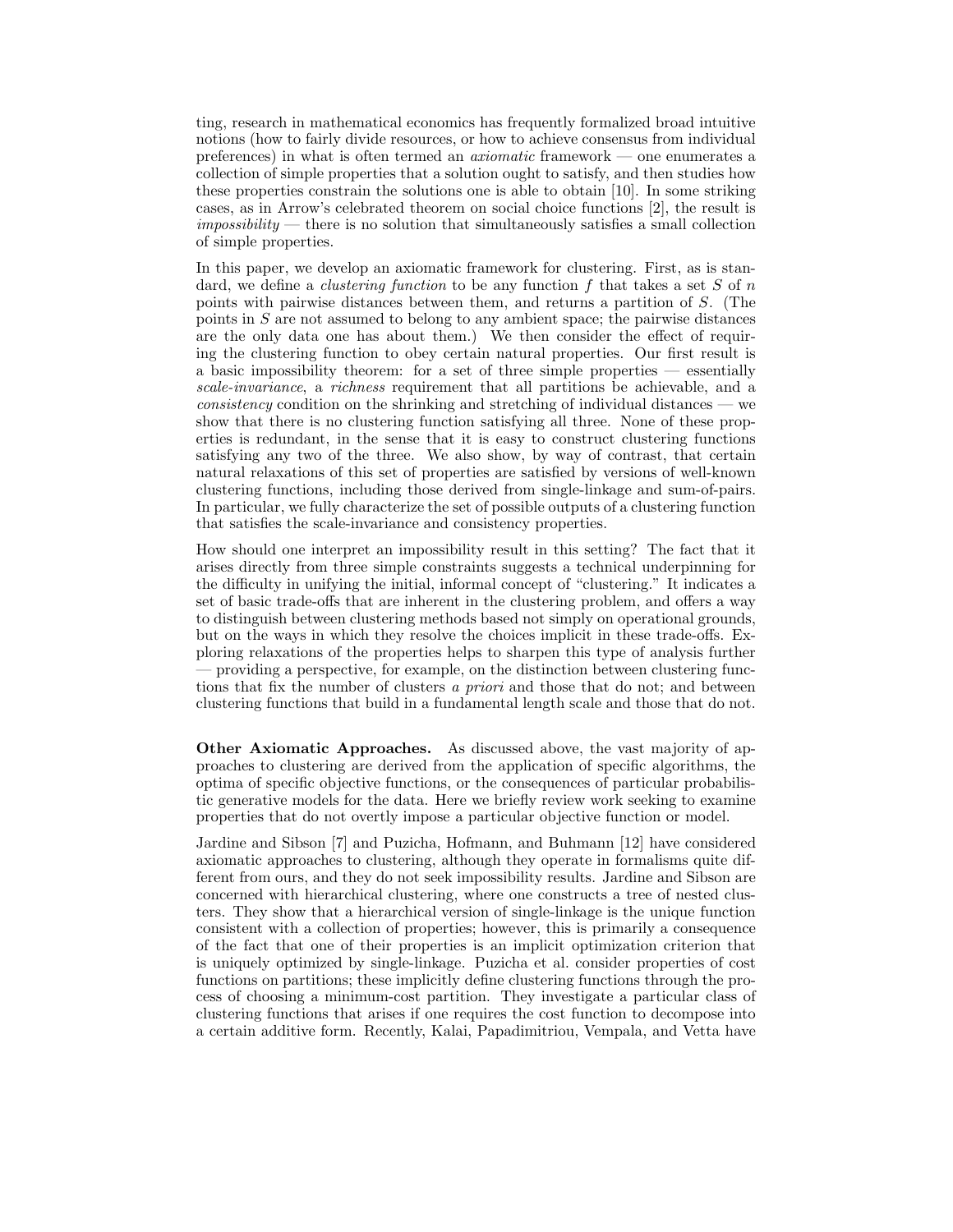also investigated an axiomatic framework for clustering [8]; like the approach of Jardine and Sibson [7], and in contrast to our work here, they formulate a collection of properties that are sufficient to uniquely specify a particular clustering function.

Axiomatic approaches have also been applied in areas related to clustering — particularly in collaborative filtering, which harnesses similarities among users to make recommendations, and in discrete location theory, which focuses on the placement of "central" facilities among distributed collections of individuals. For collaborative filtering, Pennock et al. [11] show how results from social choice theory, including versions of Arrow's Impossibility Theorem [2], can be applied to characterize recommendation systems satisfying collections of simple properties. In discrete location theory, Hansen and Roberts [5] prove an impossibility result for choosing a central facility to serve a set of demands on a graph; essentially, given a certain collection of required properties, they show that any function that specifies the resulting facility must be highly sensitive to small changes in the input.

# 2 The Impossibility Theorem

A clustering function operates on a set S of  $n \geq 2$  points and the pairwise distances among them. Since we wish to deal with point sets that do not necessarily belong to an ambient space, we identify the points with the set  $S = \{1, 2, \ldots, n\}$ . We then define a *distance function* to be any function  $d : S \times S \to \mathbf{R}$  such that for distinct  $i, j \in S$ , we have  $d(i, j) \geq 0$ ,  $d(i, j) = 0$  if and only if  $i = j$ , and  $d(i, j) = d(j, i)$ . One can optionally restrict attention to distance functions that are metrics by imposing the triangle inequality:  $d(i, k) \leq d(i, j) + d(j, k)$  for all  $i, j, k \in S$ . We will not require the triangle inequality in the discussion here, but the results to follow both negative and positive — still hold if one does require it.

A clustering function is a function f that takes a distance function d on S and returns a partition  $\Gamma$  of S. The sets in  $\Gamma$  will be called its *clusters*. We note that, as written, a clustering function is defined only on point sets of a particular size  $(n)$ ; however, all the specific clustering functions we consider here will be defined for all values of n larger than some small base value.

Here is a first property one could require of a clustering function. If  $d$  is a distance function, we write  $\alpha \cdot d$  to denote the distance function in which the distance between i and j is  $\alpha d(i, j)$ .

SCALE-INVARIANCE. For any distance function d and any  $\alpha > 0$ . we have  $f(d) = f(\alpha \cdot d)$ .

This is simply the requirement that the clustering function not be sensitive to changes in the units of distance measurement — it should not have a built-in "length scale." A second property is that the output of the clustering function should be "rich" — every partition of S is a possible output. To state this more compactly, let Range(f) denote the set of all partitions  $\Gamma$  such that  $f(d) = \Gamma$  for some distance function d.

RICHNESS. Range( $f$ ) is equal to the set of all partitions of S.

In other words, suppose we are given the names of the points only (i.e. the indices in S) but not the distances between them. Richness requires that for any desired partition  $\Gamma$ , it should be possible to construct a distance function d on S for which  $f(d) = \Gamma$ .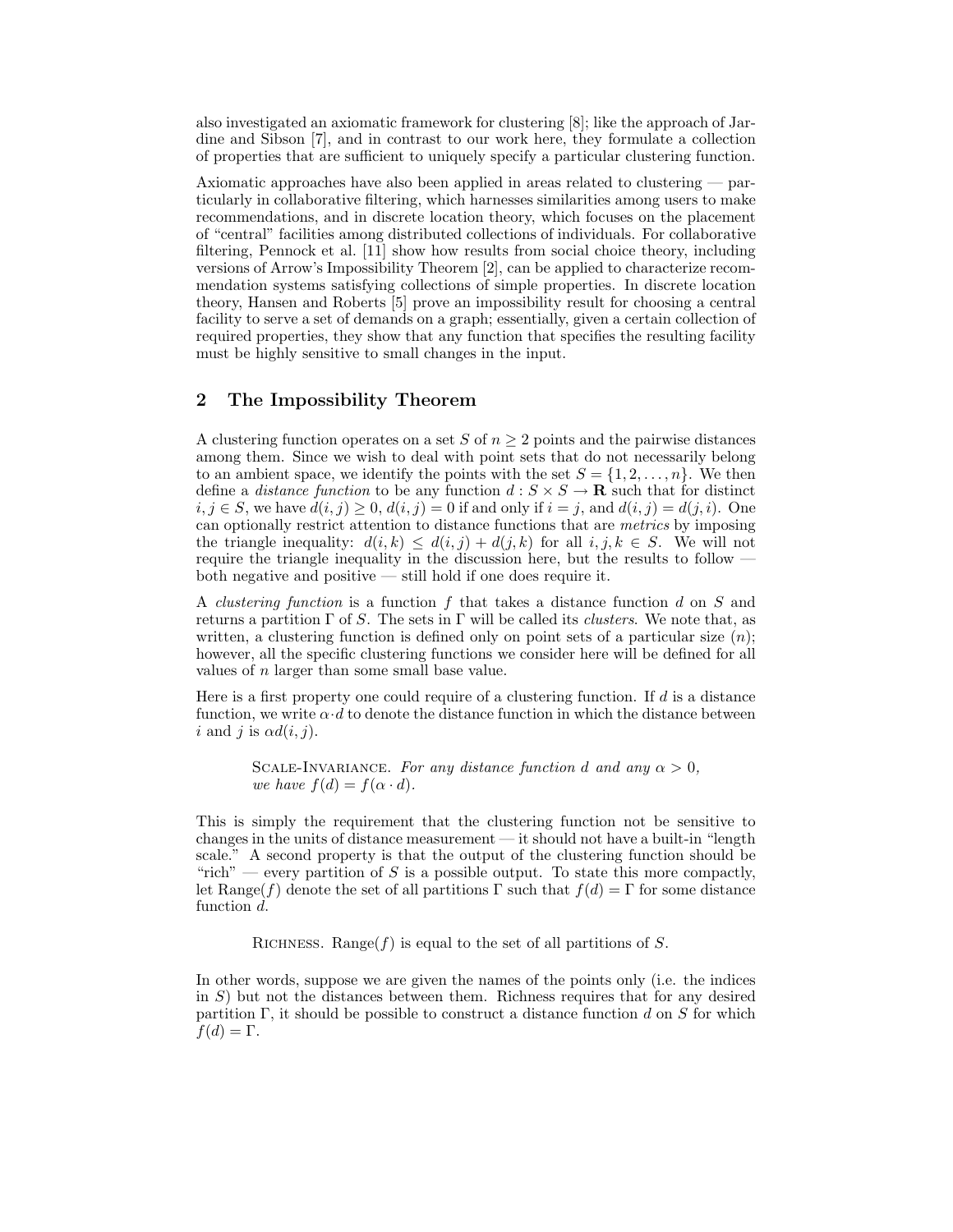Finally, we discuss a *Consistency* property that is more subtle that the first two. We think of a clustering function as being "consistent" if it exhibits the following behavior: when we shrink distances between points inside a cluster and expand distances between points in different clusters, we get the same result. To make this precise, we introduce the following definition. Let  $\Gamma$  be a partition of S, and d and  $\overline{d}$  two distance functions on S. We say that d' is a Γ-transformation of d if (a) for all  $i, j \in S$  belonging to the same cluster of  $\Gamma$ , we have  $d'(i, j) \leq d(i, j)$ ; and (b) for all  $i, j \in S$  belonging to different clusters of  $\Gamma$ , we have  $d'(i, j) \geq d(i, j)$ .

CONSISTENCY. Let d and d' be two distance functions. If  $f(d) = \Gamma$ , and d' is a Γ-transformation of d, then  $f(d') = \Gamma$ .

In other words, suppose that the clustering  $\Gamma$  arises from the distance function d. If we now produce  $d'$  by reducing distances within the clusters and enlarging distance between the clusters then the same clustering  $\Gamma$  should arise from  $d'$ .

We can now state the impossibility theorem very simply.

**Theorem 2.1** For each  $n > 2$ , there is no clustering function f that satisfies Scale-Invariance, Richness, and Consistency.

We will prove Theorem 2.1 in the next section, as a consequence of a more general statement. Before doing this, we reflect on the relation of these properties to one another by showing that there exist natural clustering functions satisfying any two of the three properties.

To do this, we describe the *single-linkage* procedure (see e.g.  $[6]$ ), which in fact defines a family of clustering functions. Intuitively, single-linkage operates by initializing each point as its own cluster, and then repeatedly merging the pair of clusters whose distance to one another (as measured from their closest points of approach) is minimum. More concretely, single-linkage constructs a weighted complete graph  $G_d$  whose node set is S and for which the weight on edge  $(i, j)$  is  $d(i, j)$ . It then orders the edges of  $G_d$  by non-decreasing weight (breaking ties lexicographically), and adds edges one at a time until a specified stopping condition is reached. Let  $H_d$  denote the subgraph consisting of all edges that are added before the stopping condition is reached; the connected components of  $H_d$  are the clusters.

Thus, by choosing a stopping condition for the single-linkage procedure, one obtains a clustering function, which maps the input distance function to the set of connected components that results at the end of the procedure. We now show that for any two of the three properties in Theorem 2.1, one can choose a single-linkage stopping condition so that the resulting clustering function satisfies these two properties. Here are the three types of stopping conditions we will consider.

- $k$ -cluster stopping condition. Stop adding edges when the subgraph first consists of k connected components. (We will only consider this condition to be well-defined when the number of points is at least  $k$ .)
- distance-r stopping condition. Only add edges of weight at most  $r$ .
- scale- $\alpha$  stopping condition. Let  $\rho^*$  denote the maximum pairwise distance; i.e.  $\rho^* = \max_{i,j} d(i,j)$ . Only add edges of weight at most  $\alpha \rho^*$ .

It is clear that these various stopping conditions qualitatively trade off certain of the properties in Theorem 2.1. Thus, for example, the k-cluster stopping condition does not attempt to produce all possible partitions, while the distance-r stopping condition builds in a fundamental length scale, and hence is not scale-invariant.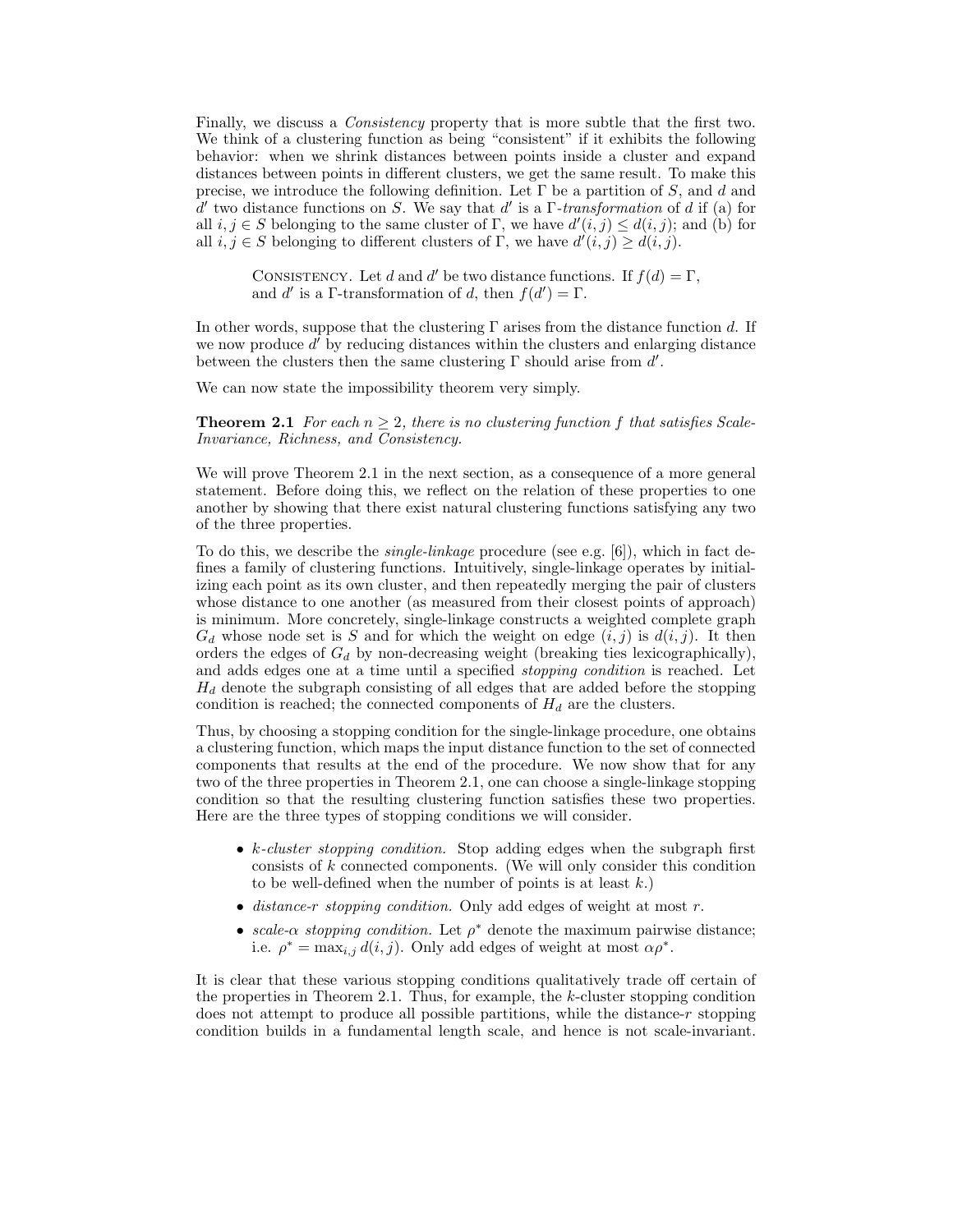However, by the appropriate choice of one of these stopping conditions, one can achieve any two of the three properties in Theorem 2.1.

**Theorem 2.2** (a) For any  $k > 1$ , and any  $n > k$ , single-linkage with the k-cluster stopping condition satisfies Scale-Invariance and Consistency.

(b) For any positive  $\alpha < 1$ , and any  $n \geq 3$ , single-linkage with the scale- $\alpha$  stopping condition satisfies Scale-Invariance and Richness.

(c) For any  $r > 0$ , and any  $n \geq 2$ , single-linkage with the distance-r stopping condition satisfies Richness and Consistency.

#### 3 Antichains of Partitions

We now state and prove a strengthening of the impossibility result. We say that a partition  $\Gamma'$  is a *refinement* of a partition  $\Gamma$  if for every set  $C' \in \Gamma'$ , there is a set  $C \in \Gamma$  such that  $C' \subseteq C$ . We define a partial order on the set of all partitions by writing  $\Gamma' \preceq \Gamma$  if  $\Gamma'$  is a refinement of  $\Gamma$ . Following the terminology of partially ordered sets, we say that a collection of partitions is an antichain if it does not contain two distinct partitions such that one is a refinement of the other.

For a set of  $n \geq 2$  points, the collection of all partitions does not form an antichain; thus, Theorem 2.1 follows from

**Theorem 3.1** If a clustering function f satisfies Scale-Invariance and Consistency, then  $\text{Range}(f)$  is an antichain.

*Proof.* For a partition Γ, we say that a distance function d  $(a, b)$ -conforms to Γ if, for all pairs of points i, j that belong to the same cluster of Γ, we have  $d(i, j) \leq a$ , while for all pairs of points i, j that belong to different clusters, we have  $d(i, j) \geq b$ . With respect to a given clustering function  $f$ , we say that a pair of positive real numbers  $(a, b)$  is Γ-forcing if, for all distance functions d that  $(a, b)$ -conform to Γ, we have  $f(d) = \Gamma$ .

Let  $f$  be a clustering function that satisfies Consistency. We claim that for any partition  $\Gamma \in \text{Range}(f)$ , there exist positive real numbers  $a < b$  such that the pair  $(a, b)$  is Γ-forcing. To see this, we first note that since  $\Gamma \in \text{Range}(f)$ , there exists a distance function d such that  $f(d) = \Gamma$ . Now, let a' be the minimum distance among pairs of points in the same cluster of  $\Gamma$ , and let b' be the maximum distance among pairs of points that do not belong to the same cluster of Γ. Choose numbers  $a < b$ so that  $a \le a'$  and  $b \ge b'$ . Clearly any distance function d' that  $(a, b)$ -conforms to Γ must be a Γ-transformation of d, and so by the Consistency property,  $f(d') = Γ$ . It follows that the pair  $(a, b)$  is Γ-forcing.

Now suppose further that the clustering function  $f$  satisfies Scale-Invariance, and that there exist distinct partitions  $\Gamma_0, \Gamma_1 \in \text{Range}(f)$  such that  $\Gamma_0$  is a refinement of  $\Gamma_1$ . We show how this leads to a contradiction.

Let  $(a_0, b_0)$  be a  $\Gamma_0$ -forcing pair, and let  $(a_1, b_1)$  be a  $\Gamma_1$ -forcing pair, where  $a_0 < b_0$ and  $a_1 < b_1$ ; the existence of such pairs follows from our claim above. Let  $a_2$  be any number less than or equal to  $a_1$ , and choose  $\varepsilon$  so that  $0 < \varepsilon < a_0 a_2 b_0^{-1}$ . It is now straightforward to construct a distance function  $d$  with the following properties: For pairs of points i, j that belong to the same cluster of  $\Gamma_0$ , we have  $d(i, j) \leq \varepsilon$ ; for pairs i, j that belong to the same cluster of  $\Gamma_1$  but not to the same cluster of  $\Gamma_0$ , we have  $a_2 \leq d(i, j) \leq a_1$ ; and for pairs i, j the do not belong to the same cluster of  $\Gamma_1$ , we have  $d(i, j) \geq b_1$ .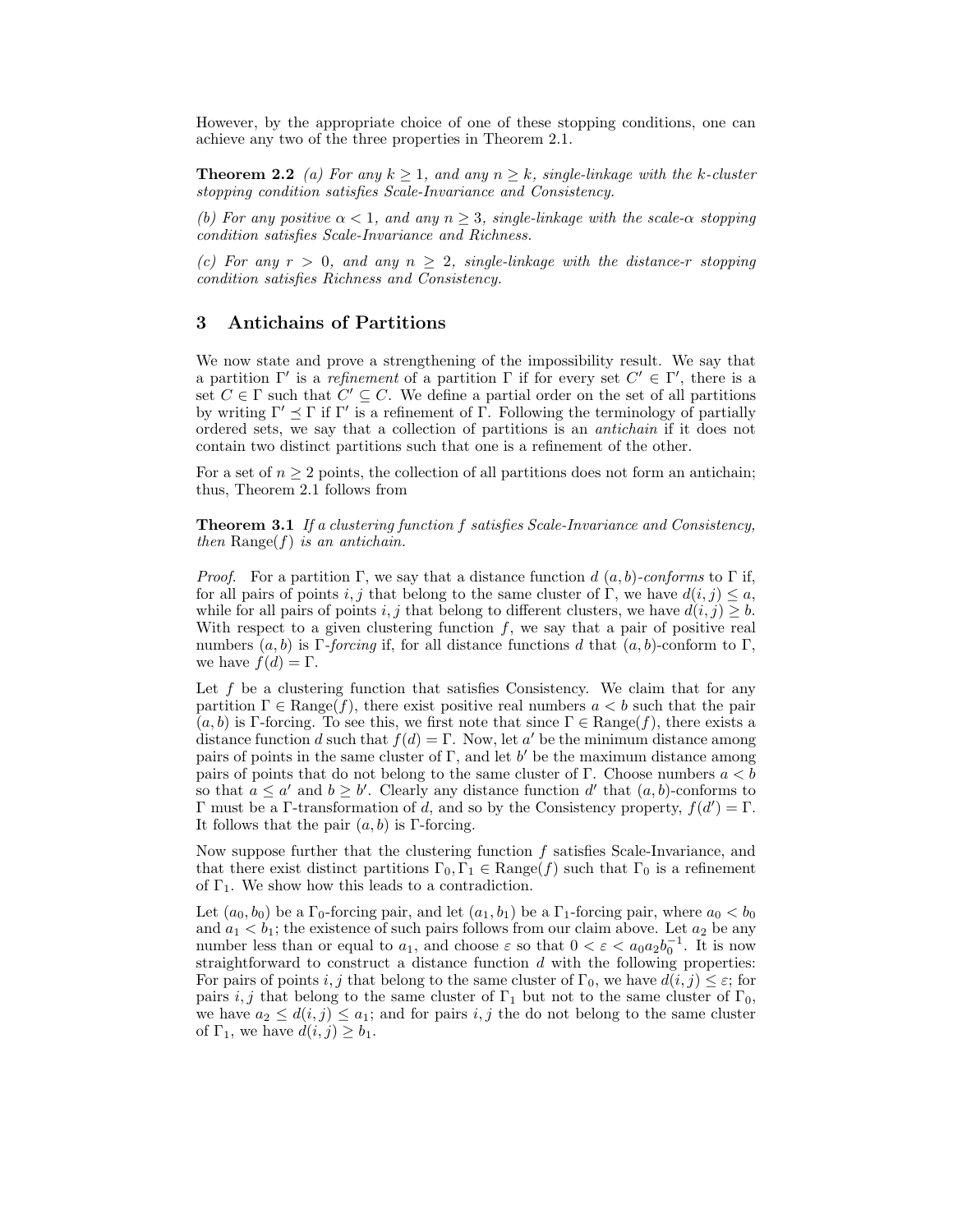The distance function  $d(a_1, b_1)$ -conforms to  $\Gamma_1$ , and so we have  $f(d) = \Gamma_1$ . Now set  $\alpha = b_0 a_2^{-1}$ , and define  $d' = \alpha \cdot d$ . By Scale-Invariance, we must have  $f(d') = f(d)$  $\Gamma_1$ . But for points i, j in the same cluster of  $\Gamma_0$  we have  $d'(i,j) \leq \varepsilon b_0 a_2^{-1} < a_0$ , while for points i, j that do not belong to the same cluster of  $\Gamma_0$  we have  $d'(i, j) \geq$  $a_2b_0a_2^{-1} \ge b_0$ . Thus d'  $(a_0, b_0)$ -conforms to  $\Gamma_0$ , and so we must have  $f(d') = \Gamma_0$ . As  $\Gamma_0 \neq \Gamma_1$ , this is a contradiction.

The proof above uses our assumption that the clustering function  $f$  is defined on the set of all distance functions on  $n$  points. However, essentially the same proof yields a corresponding impossibility result for clustering functions  $f$  that are defined only on metrics, or only on distance functions arising from  $n$  points in a Euclidean space of some dimension. To adapt the proof, one need only be careful to choose the constant  $a_2$  and distance function  $d$  to satisfy the required properties.

We now prove a complementary positive result; together with Theorem 3.1, this completely characterizes the possible values of  $Range(f)$  for clustering functions f that satisfy Scale-Invariance and Consistency.

**Theorem 3.2** For every antichain of partitions  $A$ , there is a clustering function f satisfying Scale-Invariance and Consistency for which  $\text{Range}(f) = A$ .

*Proof.* Given an arbitrary antichain  $A$ , it is not clear how to produce a stopping condition for the single-linkage procedure that gives rise to a clustering function  $f$ with Range( $f$ ) = A. (Note that the k-cluster stopping condition yields a clustering function whose range is the antichain consisting of all partitions into  $k$  sets.) Thus, to prove this result, we use a variant of the sum-of-pairs clustering function (see e.g. [3]), adapted to general antichains. We focus on the case in which  $|A| > 1$ , since the case of  $|\mathcal{A}| = 1$  is trivial.

For a partition  $\Gamma \in \mathcal{A}$ , we write  $(i, j) \sim \Gamma$  if both i and j belong to the same cluster in Γ. The A-sum-of-pairs function f seeks the partition  $\Gamma \in \mathcal{A}$  that minimizes the sum of all distances between pairs of points in the same cluster; in other words, it seeks the  $\Gamma \in \mathcal{A}$  minimizing the objective function  $\Phi_d(\Gamma) = \sum_{(i,j)\sim \Gamma} d(i,j)$ . (Ties are broken lexicographically.) It is crucial that the minimization is only over partitions in  $A$ ; clearly, if we wished to minimize this objective function over all partitions, we would choose the partition in which each point forms its own cluster.

It is clear that f satisfies Scale-Invariance, since  $\Phi_{\alpha \cdot d}(\Gamma) = \alpha \Phi_d(\Gamma)$  for any partition Γ. By definition we have Range(f)  $\subseteq$  A, and we argue that Range(f)  $\supseteq$  A as follows. For any partition  $\Gamma \in \mathcal{A}$ , construct a distance function d with the following properties:  $d(i, j) < n^{-3}$  for every pair of points i, j belonging to the same cluster of Γ, and  $d(i, j) \geq 1$  for every pair of points i, j belonging to different clusters of Γ. We have  $\Phi_d(\Gamma) < 1$ ; and moreover  $\Phi_d(\Gamma') < 1$  only for partitions Γ' that are refinements of Γ. Since A is an antichain, it follows that Γ must minimize  $\Phi_d$  over all partitions in A, and hence  $f(d) = \Gamma$ .

It remains only to verify Consistency. Suppose that for the distance function  $d$ , we have  $f(d) = \Gamma$ ; and let d' be a Γ-transformation of d. For any partition  $\Gamma'$ , let  $\Delta(\Gamma') = \Phi_d(\Gamma') - \Phi_{d'}(\Gamma')$ . It is enough to show that for any partition  $\Gamma' \in \mathcal{A}$ , we have  $\Delta(\Gamma) \geq \Delta(\Gamma').$ 

But this follows simply because  $\Delta(\Gamma) = \sum_{(i,j)\sim\Gamma} d(i,j) - d'(i,j)$ , while

$$
\Delta(\Gamma') = \sum_{(i,j)\sim\Gamma'} d(i,j) - d'(i,j) \le \sum_{(i,j)\sim\Gamma' \text{ and } (i,j)\sim\Gamma} d(i,j) - d'(i,j) \le \Delta(\Gamma),
$$

where both inequalities follow because  $d'$  is a  $\Gamma$ -transformation of  $d$ : first, only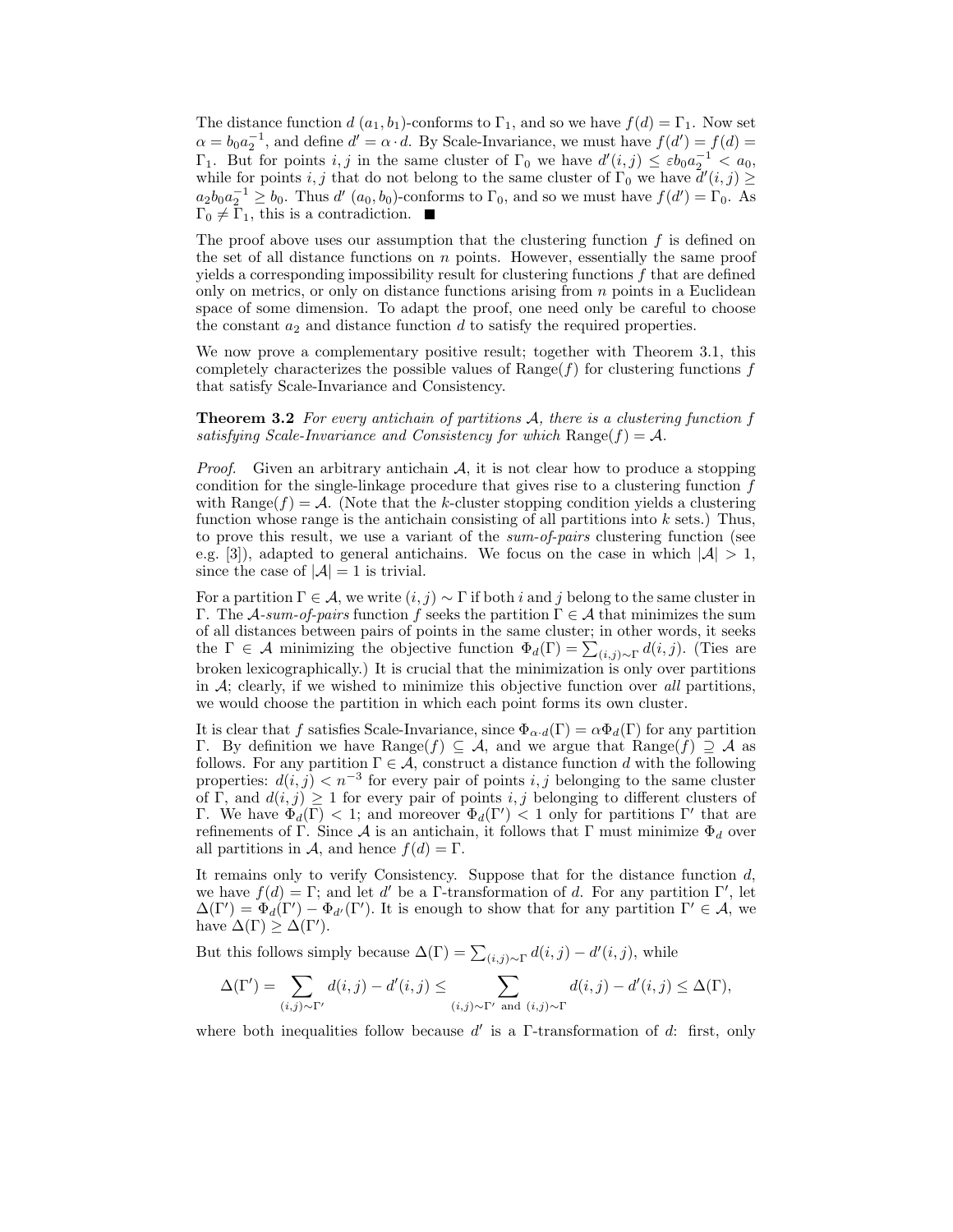terms corresponding to pairs in the same cluster of  $\Gamma$  are non-negative; and second, every term corresponding to a pair in the same cluster of  $\Gamma$  is non-negative.

# 4 Centroid-Based Clustering and Consistency

In a widely-used approach to clustering, one selects  $k$  of the input points as *centroids*, and then defines clusters by assigning each point in  $S$  to its nearest centroid. The goal, intuitively, is to choose the centroids so that each point in  $S$  is close to at least one of them. This overall approach arises both from combinatorial optimization perspectives, where it has roots in facility location problems [9], and in maximumlikelihood methods, where the centroids may represent centers of probability density functions [4, 6]. We show here that for a fairly general class of centroid-based clustering functions, including  $k$ -means and  $k$ -median, none of the functions in the class satisfies the Consistency property. This suggests an interesting tension between between Consistency and the centroid-based approach to clustering, and forms a contrast with the results for single-linkage and sum-of-pairs in previous sections.

Specifically, for any natural number  $k \geq 2$ , and any continuous, non-decreasing, and unbounded function  $g : \mathbf{R}^+ \to \mathbf{R}^+$ , we define the  $(k, g)$ -centroid clustering function as follows. First, we choose the set of k "centroid" points  $T \subseteq S$  for which the objective function  $\Lambda_d^g(T) = \sum_{i \in S} g(d(i,T))$  is minimized. (Here  $\overline{d(i,T)} =$  $\min_{i\in T} d(i, j).$  Then we define a partition of S into k clusters by assigning each point to the element of  $T$  closest to it. The k-median function [9] is obtained by setting  $g$  to be the identity function, while the objective function underlying k-means clustering [4, 6] is obtained by setting  $g(d) = d^2$ .

**Theorem 4.1** For every  $k \geq 2$  and every function g chosen as above, and for n sufficiently large relative to k, the  $(k, g)$ -centroid clustering function does not satisfy the Consistency property.

*Proof Sketch.* We describe the proof for  $k = 2$  clusters; the case of  $k > 2$  is similar. We consider a set of points  $S$  that is divided into two subsets: a set  $X$  consisting of m points, and a set Y consisting of  $\gamma m$  points, for a small number  $\gamma > 0$ . The distance between points in X is r, the distance between points in Y is  $\varepsilon < r$ , and the distance from a point in X to a point in Y is  $r + \delta$ , for a small number  $\delta > 0$ . By choosing  $\gamma$ , r,  $\varepsilon$ , and  $\delta$  appropriately, the optimal choice of  $k = 2$  centroids will consist of one point from X and one from Y, and the resulting partition  $\Gamma$  will have clusters X and Y. Now, suppose we divide X into sets  $X_0$  and  $X_1$  of equal size, and reduce the distances between points in the same  $X_i$  to be  $r' < r$  (keeping all other distances the same). This can be done, for  $r'$  small enough, so that the optimal choice of two centroids will now consist of one point from each  $X_i$ , yielding a different partition of S. As our second distance function is a Γ-transformation of the first, this violates Consistency.

#### 5 Relaxing the Properties

In addition to looking for clustering functions that satisfy subsets of the basic properties, we can also study the effect of relaxing the properties themselves. Theorem 3.2 is a step in this direction, showing that the sum-of-pairs function satisfies Scale-Invariance and Consistency, together with a relaxation of the Richness property. As an another example, it is interesting to note that single-linkage with the distance-r stopping condition satisfies a natural relaxation of Scale-Invariance: if  $\alpha > 1$ , then  $f(\alpha \cdot d)$  is a refinement of  $f(d)$ .